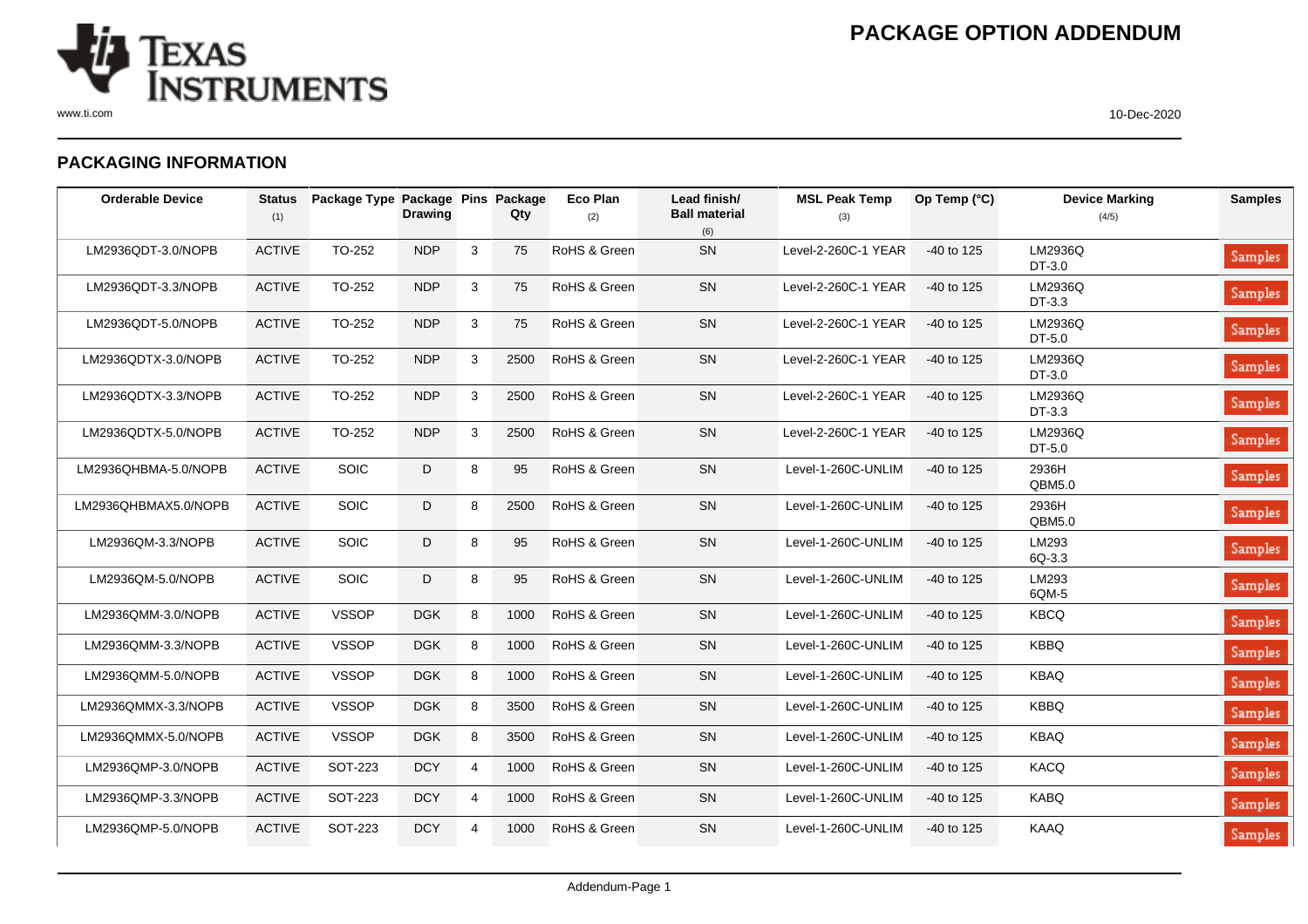

| <b>Orderable Device</b> | <b>Status</b> | Package Type Package Pins |                |   | Package | Eco Plan     | Lead finish/         | <b>MSL Peak Temp</b> | Op Temp (°C) | <b>Device Marking</b> | <b>Samples</b> |
|-------------------------|---------------|---------------------------|----------------|---|---------|--------------|----------------------|----------------------|--------------|-----------------------|----------------|
|                         | (1)           |                           | <b>Drawing</b> |   | Qty     | (2)          | <b>Ball material</b> | (3)                  |              | (4/5)                 |                |
|                         |               |                           |                |   |         |              | (6)                  |                      |              |                       |                |
| LM2936OMPX-3.0/NOPB     | <b>ACTIVE</b> | SOT-223                   | <b>DCY</b>     | 4 | 2000    | RoHS & Green | <b>SN</b>            | Level-1-260C-UNLIM   | $-40$ to 125 | KACQ                  | Samples        |
| LM2936OMPX-3.3/NOPB     | <b>ACTIVE</b> | SOT-223                   | <b>DCY</b>     |   | 2000    | RoHS & Green | <b>SN</b>            | Level-1-260C-UNLIM   | $-40$ to 125 | KABQ                  | Samples        |
| LM2936QMPX-5.0/NOPB     | <b>ACTIVE</b> | SOT-223                   | <b>DCY</b>     | 4 | 2000    | RoHS & Green | <b>SN</b>            | Level-1-260C-UNLIM   | $-40$ to 125 | KAAQ                  | Samples        |
| LM2936QMX-3.3/NOPB      | <b>ACTIVE</b> | <b>SOIC</b>               | D              |   | 2500    | RoHS & Green | <b>SN</b>            | Level-1-260C-UNLIM   | $-40$ to 125 | LM293<br>6Q-3.3       | <b>Samples</b> |
| LM2936QMX-5.0/NOPB      | <b>ACTIVE</b> | <b>SOIC</b>               | D              |   | 2500    | RoHS & Green | <b>SN</b>            | Level-1-260C-UNLIM   | $-40$ to 125 | LM293<br>6QM-5        | Samples        |

**(1)** The marketing status values are defined as follows:

**ACTIVE:** Product device recommended for new designs.

**LIFEBUY:** TI has announced that the device will be discontinued, and a lifetime-buy period is in effect.

**NRND:** Not recommended for new designs. Device is in production to support existing customers, but TI does not recommend using this part in a new design.

**PREVIEW:** Device has been announced but is not in production. Samples may or may not be available.

**OBSOLETE:** TI has discontinued the production of the device.

<sup>(2)</sup> RoHS: TI defines "RoHS" to mean semiconductor products that are compliant with the current EU RoHS requirements for all 10 RoHS substances, including the requirement that RoHS substance do not exceed 0.1% by weight in homogeneous materials. Where designed to be soldered at high temperatures, "RoHS" products are suitable for use in specified lead-free processes. TI may reference these types of products as "Pb-Free".

**RoHS Exempt:** TI defines "RoHS Exempt" to mean products that contain lead but are compliant with EU RoHS pursuant to a specific EU RoHS exemption.

Green: TI defines "Green" to mean the content of Chlorine (CI) and Bromine (Br) based flame retardants meet JS709B low halogen requirements of <=1000ppm threshold. Antimony trioxide based flame retardants must also meet the <=1000ppm threshold requirement.

**(3)** MSL, Peak Temp. - The Moisture Sensitivity Level rating according to the JEDEC industry standard classifications, and peak solder temperature.

**(4)** There may be additional marking, which relates to the logo, the lot trace code information, or the environmental category on the device.

**(5)** Multiple Device Markings will be inside parentheses. Only one Device Marking contained in parentheses and separated by a "~" will appear on a device. If a line is indented then it is a continuation of the previous line and the two combined represent the entire Device Marking for that device.

**(6)** Lead finish/Ball material - Orderable Devices may have multiple material finish options. Finish options are separated by a vertical ruled line. Lead finish/Ball material values may wrap to two lines if the finish value exceeds the maximum column width.

**Important Information and Disclaimer:**The information provided on this page represents TI's knowledge and belief as of the date that it is provided. TI bases its knowledge and belief on information provided by third parties, and makes no representation or warranty as to the accuracy of such information. Efforts are underway to better integrate information from third parties. TI has taken and